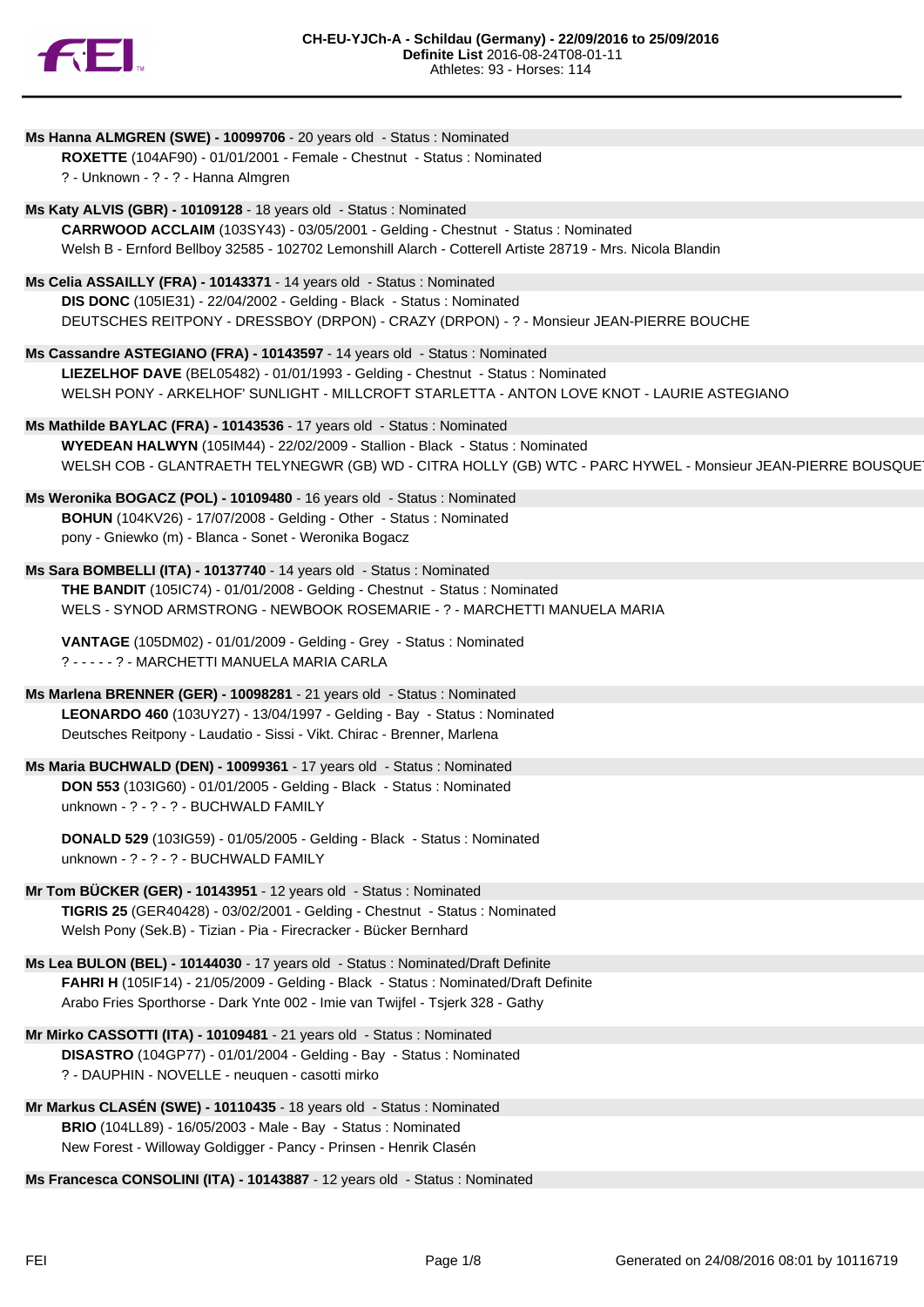

**BERANI VAN DE WITTEHOEVE** (105IX61) - 03/04/2005 - Female - Other - Status : Nominated APPA - NORD-STAR - HEIDEPARKS DINIE - COELENHAGE'S PANTHEON - ALLEVAMENTO LA CORTE DI CADEI LARA

- **Ms Berengere CRESSENT (FRA) 10143385** 20 years old Status : Nominated **TAPALOEIL OAK** (104QN35) - 04/05/2007 - Stallion - Bay - Status : Nominated PONEY FRANCAIS DE SELLE - MOONLIGHT BERENGER PFS - CANNELLE BAI - EPONA GALA - S.A.R.L. LES ECURIES DU VAL
- **Mr Robin CRESSENT (FRA) 10143386** 17 years old Status : Nominated **VOLTAIRE** (105IG50) - 17/05/2008 - Gelding - Other - Status : Nominated DUTCH RIDING HORSE PONY'S - VEMP (NRPS) - AVITA (NRPS) - BODO - Monsieur ROBIN CRESSENT
- **Mr Justin DESSOY (BEL) 10144029** 12 years old Status : Nominated/Draft Definite **CHIN UP DEW-DROP** (105IV34) - 15/04/2008 - Gelding - Chestnut - Status : Nominated/Draft Definite ? - Don't Worry - Elegante Van Het Bovenhoekshof - ? - Dessoy
- **Ms Anett ÉRSEK (HUN) 10086368** 17 years old Status : Nominated **SUTI** (102ZL39) - 01/03/2001 - Female - Bay - Status : Nominated sportpony - Ramadán - Zsóka - Unknown - Érsek Anett
- **Ms Anika GEIGER (GER) 10100027** 20 years old Status : Nominated **ANNABELLE 121** (105AT25) - 18/05/2009 - Female - Bay - Status : Nominated Bayern - Chat qui Rit de L - Antigua - Rubin-Royal - Geiger, Anika
- **Ms Marina GENZWEIN (HUN) 10086370** 18 years old Status : Nominated **FRANKENBACH REAMON** (102VP18) - 16/04/2002 - Gelding - Bay - Status : Nominated Deutsches Reitpony - Oosteinds Ricky - Frankenbach Paula - Principal Boy - Pallen Sebastien
- **Ms Cerys GILBERT (GBR) 10139627** 13 years old Status : Nominated **BILLY** (105HD99) - 01/01/2006 - Gelding - Chestnut - Status : Nominated ? - ? - ? - ? - C. Gilbert
- **Mr Jan GODEK (POL) 10144124** 12 years old Status : Nominated **M-INKA** (105IY21) - 01/10/2009 - Female - Bay - Status : Nominated pony - ? - ? - ? - Mieczyslaw Domanski
- **Ms Viktoria GÖSWEINER (AUT) 10089047** 19 years old Status : Nominated **CARLSSON 52** (105DN26) - 19/03/2007 - Gelding - Other - Status : Nominated Deutsches Reitpony - Joldis Charmant - Symphonie - Halifax - Viktoria Gösweiner
- **Mr Gabriele GRASSO (ITA) 10138756** 18 years old Status : Nominated **INDO 18** (GER23210) - 21/05/1999 - Gelding - Other - Status : Nominated ? - ? - ? - ? - ANTONIO GRASSO
- **Ms Pia GRUNDMANN (GER) 10078766** 21 years old Status : Nominated **DARISCO** (103UX75) - 06/04/2007 - Stallion - Bay - Status : Nominated Deutsches Reitpony - Destino R - El Daimar - Eldorrado - Grundmann, Familie
- **Mr William HOEPER (DEN) 10139366** 13 years old Status : Nominated **GYNGEMOSENS SAMSON** (105EJ15) - 11/05/1997 - Gelding - Chestnut - Status : Nominated NEW FOREST - ANYDALE MARTIEN - DYBDALENS IZABELLA - HØJLUNDS MOTLEY - BJARNE PETERSEN
- **Ms Pernilla Marianne HOKDAL (ITA) 10143265** 17 years old Status : Nominated **ELLIS** (105DS72) - 01/01/2009 - Female - Chestnut - Status : Nominated VB - PATIJN - OPAULETTE - hovenier - LUNARDON FLAVIO

**SPIRIT** (104BT03) - 01/01/2001 - Stallion - Chestnut - Status : Nominated UNKNOWN - UNKNOWN - UNKNOWN - ? - LUNARDON FLAVIO

**Ms Colette HOLDSWORTH (GBR) - 10140131** - 14 years old - Status : Nominated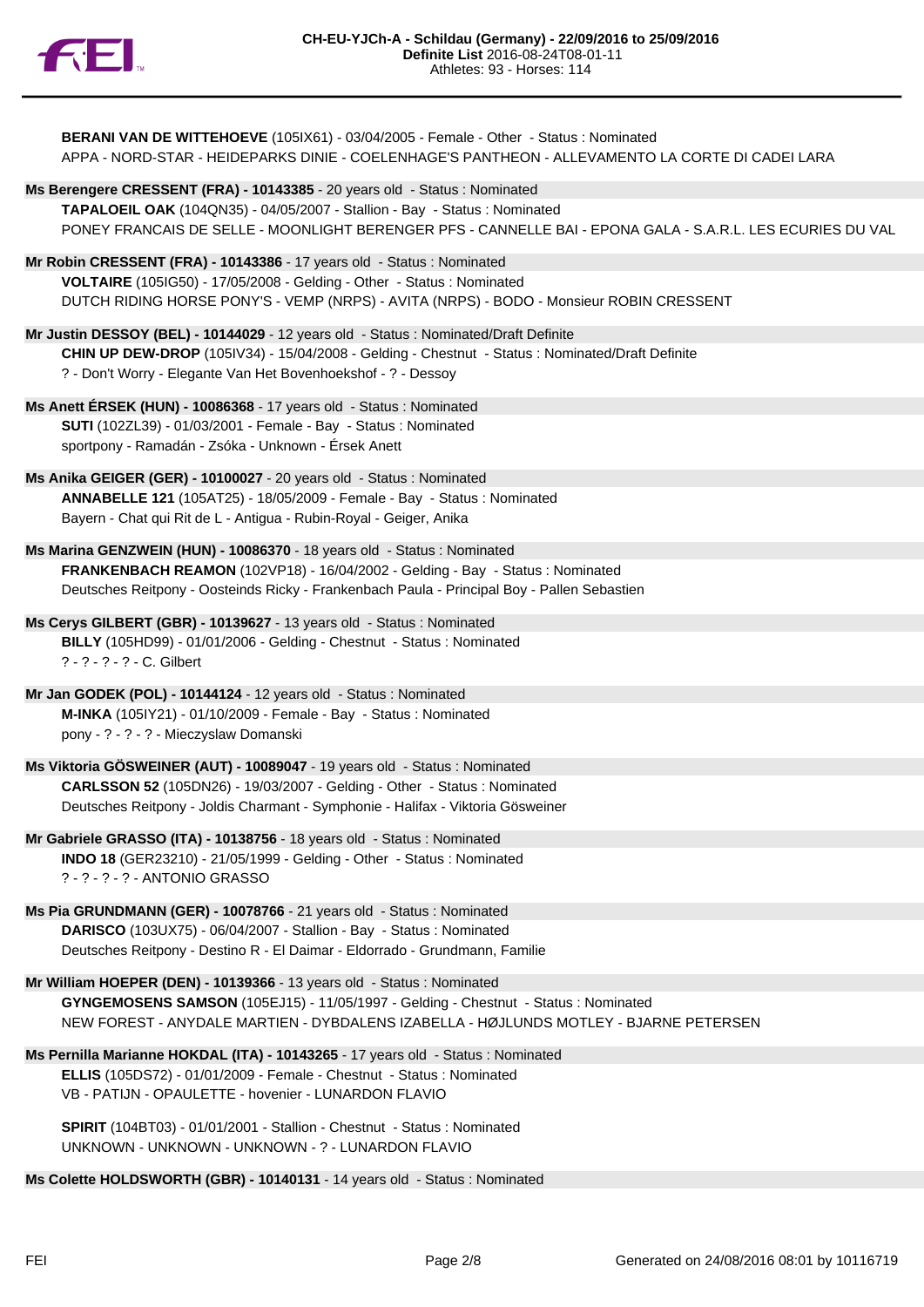

| PEPPER (104FW72) - 11/06/2008 - Female - Other - Status : Nominated<br>Welsh x Warmblood - Goshka RIngo - Morning Debutante - Westhill Playschool - Mrs. Catherine Holdsworth |
|-------------------------------------------------------------------------------------------------------------------------------------------------------------------------------|
|                                                                                                                                                                               |
| Ms Colette HOLDSWORTH (GBR) - 10140131 - 14 years old - Status : Nominated<br>INDIE (104FW74) - 04/07/2007 - Female - Other - Status : Nominated                              |
| Welsh x Warmblood - Goshka Ringo - Morning Debutante - Westhill Playschool - Mrs. Catherine Holdsworth                                                                        |
| Ms Carolin HORST (GER) - 10144131 - 21 years old - Status : Nominated                                                                                                         |
| TITUS 195 (105IR11) - 15/03/2007 - Gelding - Chestnut - Status : Nominated<br>Welsh Pony (Sek.B) - Tizian - Bella Donna - Courage - Horst, Carolin & Nathalie                 |
| Ms Anna HÜSGES (GER) - 10110873 - 14 years old - Status : Nominated                                                                                                           |
| VIVIAN 40 (104FS79) - 01/01/2001 - Female - Other - Status : Nominated                                                                                                        |
| ? - ? - ? - ? - Hüsges, Ursula                                                                                                                                                |
| Ms Sophie HÜSGES (GER) - 10143850 - 12 years old - Status : Nominated                                                                                                         |
| CHAMP VON PAHO (105IJ94) - 13/04/2006 - Male - Chestnut - Status : Nominated                                                                                                  |
| Kleines Deutsches Reitpony - Bayerns Chalid - Dorinda - Dornkaat - Gerards, Yannik                                                                                            |
| Mr Mikkel Kruse JOHANSEN (DEN) - 10099362 - 18 years old - Status : Nominated                                                                                                 |
| DORTHEALYST TRISTAN (104WO88) - 27/06/2009 - Male - Bay - Status : Nominated                                                                                                  |
| WELSH PONY - PARVADEAN THE GIGOLO - DORTHEALYST ROSIE - PARVADEAN REACTION - MARIANNE SEIDENFADEN                                                                             |
| LEO 330 (GER22696) - 01/05/1999 - Gelding - Bay - Status: Nominated                                                                                                           |
| DRP - Losander - Golfy - Brillant - MIKKEL KRUSE JOHANSEN                                                                                                                     |
| Mr Nicolas KANDEL (LUX) - 10141804 - 20 years old - Status : Nominated                                                                                                        |
| ROXANA 268 (102PV77) - 12/04/2003 - Female - Bay - Status: Nominated                                                                                                          |
| Hessisches Warmblut - Rubin Star N - Freixenet - Feiner Stern - Franz Schiltz                                                                                                 |
| Ms Lisen KERÄNEN (SWE) - 10120806 - 15 years old - Status : Nominated                                                                                                         |
| ALADIN IV (103ZW79) - 14/06/1997 - Gelding - Chestnut - Status : Nominated                                                                                                    |
| Welsh Pony - Ekelunds Nalle - Noblesse II - Crut - Eva Karlsson                                                                                                               |
| Ms Sarah Louise KERMER (AUT) - 10089050 - 19 years old - Status : Nominated                                                                                                   |
| SUENO (105FM24) - 17/03/2007 - Gelding - Chestnut - Status : Nominated                                                                                                        |
| Haflinger - Amor - Carina - Almstern - Sarah Louise Kermer                                                                                                                    |
| Ms Jovanca Marie KESSLER (GER) - 10109117 - 20 years old - Status : Nominated                                                                                                 |
| EIKO 33 (104KV31) - 09/05/2003 - Gelding - Other - Status : Nominated                                                                                                         |
| heavy warmblood - Elbling - Serenade - Enzian - Kessler, Martin                                                                                                               |
| Mr Tomasz KOCIEMBA (POL) - 10110511 - 21 years old - Status : Nominated                                                                                                       |
| MAESTOSO GARBA 11 (103OH12) - 03/06/2005 - Gelding - Grey - Status: Nominated                                                                                                 |
| Lipizzaner - Maestoso Platana II - Garba - Favory Europa - Jan Kociemba                                                                                                       |
| Ms Zsófia KOVÁCS (HUN) - 10073299 - 21 years old - Status : Nominated                                                                                                         |
| LAKEWAY'S DANCING FLAME (104VJ44) - 02/05/2009 - Gelding - Bay - Status : Nominated                                                                                           |
| Welsh B - Weydown Lionheart - Weltvreden's Opaal - Steehorst Showman - Bozsik József                                                                                          |
| MELADELLE'S AVANTI (104LZ18) - 01/05/2007 - Male - Bay - Status : Nominated                                                                                                   |
| Welsh Pony Cob - Friars Superman - Meladelle's Bella Donna - Bolster Goldleaf - Kovács Zsófia                                                                                 |

**PEDRO** (103PF59) - 01/07/2004 - Gelding - Bay - Status : Nominated ? - unknown - unknown - unknown - Kovács Zsófia

**SUNWILLOW IRVING** (104LZ15) - 08/05/2001 - Male - Bay - Status : Nominated Welsh Mountain Pony (Section A - Knodishall Gwillym - Subnwillow Berenice - Waxwing hurricane - Kovács Fruzsina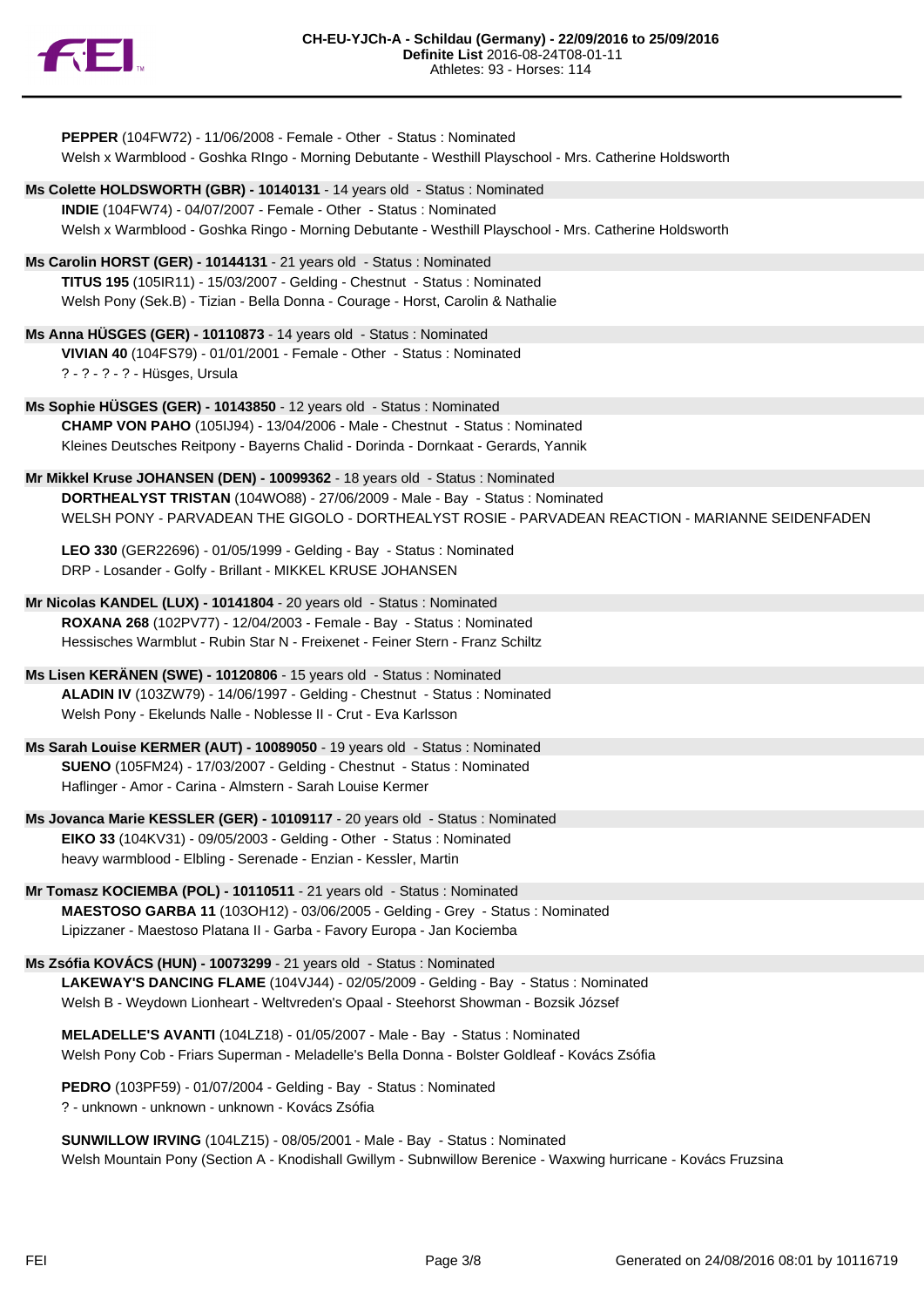

| VALENTINE V.D. PRINSENHOF (104VJ55) - 28/04/2009 - Gelding - Bay - Status : Nominated |
|---------------------------------------------------------------------------------------|
| Welsh B - Carmana's Edel Boy - Sandy's Charming Valley - Blethnl Puck - Bozsik József |

- **Ms Linnea KRISTIANSEN (SWE) 10110397** 17 years old Status : Nominated **PLASSENS LUCKY LUKE** (102VK41) - 16/04/2001 - Gelding - Bay - Status : Nominated Welsh cob - Lanners Prince Charming - Springfieldpark Unique - Horeb Euros - TROND KRISTIANSEN
- **Ms Anna-Marie LASS (GER) 10144133** 13 years old Status : Nominated **LITTLE FOOT 82** (105IY76) - 23/05/2007 - Gelding - Bay - Status : Nominated Deutsches Reitpony - ? - ? - ? - Lauterbach, Claudia
- **Ms Ann-Christin LEESER (GER) 10137044** 18 years old Status : Nominated **VALINOR 2** (105BZ05) - 16/05/2003 - Female - Other - Status : Nominated Deutsches Reitpony - Viorello - Mevely - Priory Pop Socks - Leeser, Elke
- **Ms Valentine LENORMAND (FRA) 10089273** 16 years old Status : Nominated **ESSENAKKER'S DARKY** (104LN71) - 21/06/2005 - Gelding - Black - Status : Nominated WELSH MOUNTAIN PONY - VIKARIEN'S JOLYON (WA) - CLAIRE (WA) - OZAL - Monsieur ERIC LENORMAND
	- **ROY** (105IG83) 30/04/2010 Gelding Other Status : Nominated WELSH MOUNTAIN PONY - BRYNRODYN BONHEDDWR (WA) - EMMA (WA) - SHAMROCKLAKE THE COOL COL - Madame MARJOR GACHE

**WELTEVREDEN'S KING ARTHUR** (105IG98) - 08/03/2003 - Stallion - Black - Status : Nominated WELSH MOUNTAIN PONY - YSSELVLIEDTS HIGH GUY (NL) WA - MOORLAND'S DIAMANT WA - AMSTELHOEVE'S ANTON - Madame VALENTINE LENORMAND

- **Ms Wilma LÖVGREN (SWE) 10135866** 16 years old Status : Nominated **TINA** (NED40832) - 02/04/2000 - Female - Chestnut - Status : Nominated ? - -- - -- - -- - Wilma Lövgren
- **Ms Jasmine LUNARDON (ITA) 10109973** 17 years old Status : Nominated **RAJA'** (103VL21) - 01/01/2007 - Gelding - Grey - Status : Nominated ? - \*\*\*\*\*\*\*\*\*\* - \*\*\*\*\*\*\*\*\*\* - ? - LUNARDON FLAVIO
- **Mr Ray LUNARDON (ITA) 10109974** 16 years old Status : Nominated **DANCING DIAMOND** (103ZX11) - 07/05/2008 - Female - Bay - Status : Nominated KWPN - PATIJN - PHALARDA - / - LUNARDON FLAVIO
- **Ms Anna MAJOROS (HUN) 10110530** 13 years old Status : Nominated **HENCHMAN'S BERRY** (103PQ21) - 16/05/2005 - Gelding - Bay - Status : Nominated Hackney - Suprise's Lucky Mathie - Tivoli Bilberry - Cambrigde Midnight Boy - Palkovics Dávid
- **Mr Máté MARGITAI (HUN) 10110540** 14 years old Status : Nominated **EGER** (104BT72) - 12/07/2005 - Gelding - Grey - Status : Nominated ? - Egon - Izaura - Ibn Galal I-5 - Tabajdi Ferenc
- **Ms Marcella MEINECKE (GER) 10100663** 18 years old Status : Nominated **SANTINO 128** (104LE64) - 15/05/2007 - Male - Chestnut - Status : Nominated Hannover - Santini - Luhna - Lordanos - Meinecke, Ekkert
- **Ms Stephanie MILNER (GBR) 10109127** 20 years old Status : Nominated **JOSH** (104JY28) - 01/01/1999 - Gelding - Bay - Status : Nominated ? - ? - ? - ? - Tracey Milner
- **Mr Florian MÜLLER (GER) 10144143** 18 years old Status : Nominated **HESSELTEICHS LUCKY DULCIO** (105AZ29) - 24/04/2009 - Stallion - Grey - Status : Nominated Deutsches Reitpony - Hesselteichs Lucky Lao II - Dulcinea - Dressman II - Müller, Wolfgang

**Mr Bernhard OBENAUS (AUT) - 10100089** - 21 years old - Status : Nominated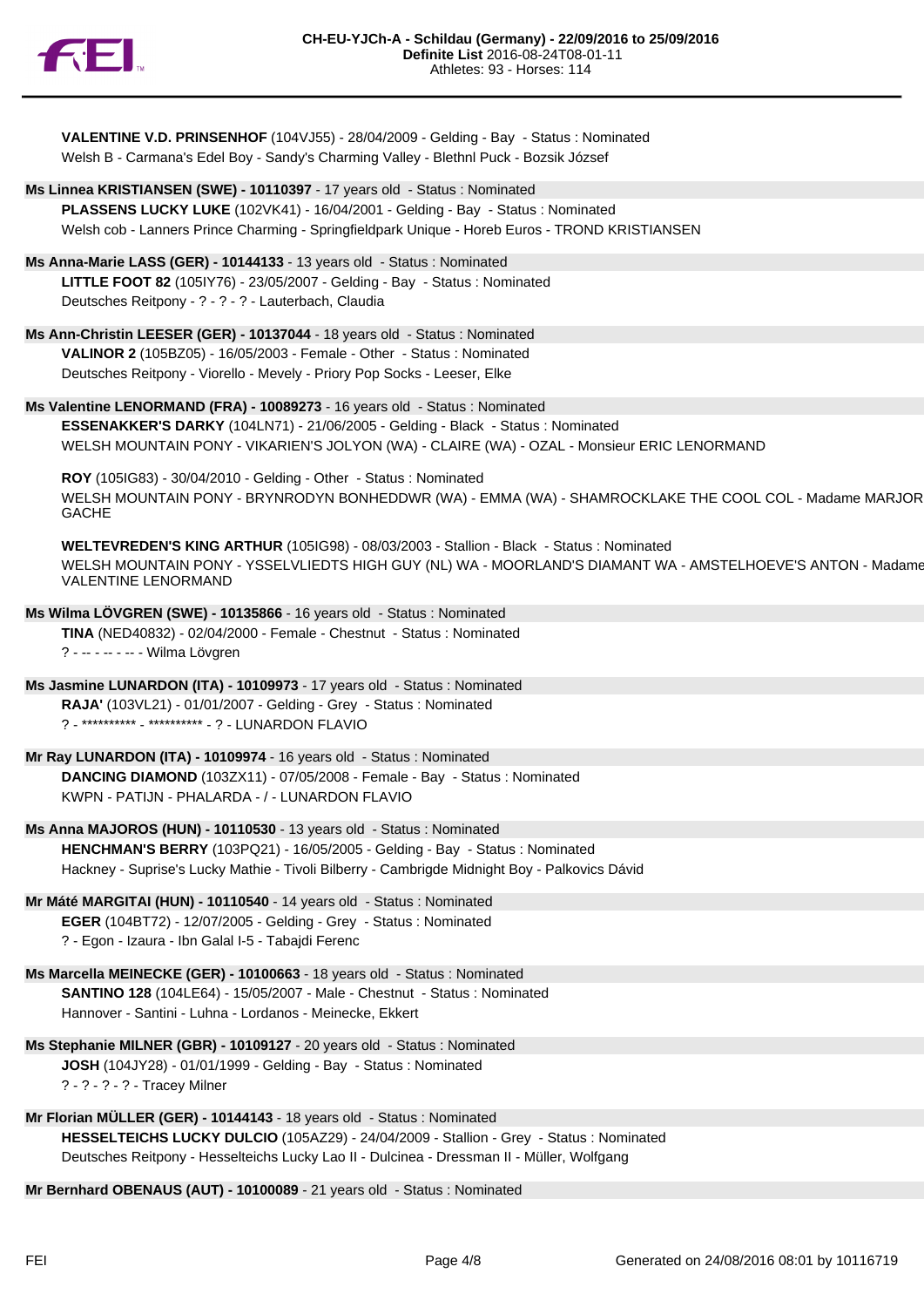

Haflinger - Aufwind - Korda - Newton - Bernhard Obenaus **Mr Dávid PALKOVICS (HUN) - 10080206** - 19 years old - Status : Nominated **CARAMELO** (103AM13) - 16/04/2005 - Gelding - Bay - Status : Nominated Deutsche Reitpony - Costa - Bounty - Hondsrug Don Gregory N - Palkovics Dávid **HERCEG** (HUN40547) - 01/01/2002 - Gelding - Grey - Status : Nominated ? - unknow - unknow - unknow - Palkovics Dávid **NEGRO** (103YV35) - 25/04/2002 - Male - Grey - Status : Nominated ? - Maashoeven's Egor - Baba - Cobold - Palkovics Dávid **WILI** (HUN40410) - 06/03/2001 - Gelding - Black - Status : Nominated ? - Gyongyfeny - Rigó - unknown - Palkovics Dávid **Mr Andrea PILI (ITA) - 10143908** - 13 years old - Status : Nominated **BABALUI** (105IX67) - 01/01/2000 - Gelding - Bay - Status : Nominated unknown - ? - ? - ? - TAMENI ALESSANDRO **Ms Rebecca POPPE (GER) - 10144117** - 13 years old - Status : Nominated **SUNNY** (105IM30) - 01/04/1997 - Female - Other - Status : Nominated unknown - ? - ? - ? - Poppe, Wilfried **Mr Magnus QVIST (DEN) - 10109384** - 15 years old - Status : Nominated **COCO STAR** (104KS82) - 01/01/2007 - Female - Bay - Status : Nominated DSP - ? - ? - ? - FINN QVIST **Ms Larissa REINGRUBER (AUT) - 10141165** - 14 years old - Status : Nominated **GITANO 611** (105FX79) - 11/06/2005 - Gelding - Bay - Status : Nominated Deutsches Pony - ? - ? - ? - Regina Reingruber **Ms Carla RIETZLER (GER) - 10144145** - 17 years old - Status : Nominated **NAKURI** (102VE41) - 18/04/2004 - Stallion - Chestnut - Status : Nominated Haflinger - Nebos II - Dayana - Nadin - Linder, Julia **Ms Timea Krisztina ROZMÁN (HUN) - 10100104** - 16 years old - Status : Nominated **ABBEYFIELD THE GLADIATOR** (103SA63) - 29/05/2007 - Gelding - Other - Status : Nominated Welsh Cob (D) - Brynbedw Chariot - Gwendraeth Llywela - Horeb Euros - Rozmán Tímea Krisztina

**AKKORD 4** (105FU24) - 24/04/2006 - Gelding - Chestnut - Status : Nominated

**TOPPER** (103FS39) - 01/01/2003 - Stallion - Bay - Status : Nominated ? - unknown - unknown - unknown - Jámbor Vilmos

- **Ms Joann Luca RÜHMKORF (GER) 10144011** 13 years old Status : Nominated **LARINA** (105IQ38) - 27/03/2000 - Female - Bay - Status : Nominated Deutsches Reitpony - Languard - Nadja - Nikado - Rühmkorf, Michaela & Mark
- **Ms Karolin SCHETTLER (GER) 10144142** 18 years old Status : Nominated **RICARDO** (105IU29) - 02/04/2002 - Gelding - Grey - Status : Nominated Deutsches Reitpony - Oosteinds Ricky - Nelly - Niklas I - Schettler, Karolin & Rolf

**Ms Marie SCHILTZ (LUX) - 10143826** - 16 years old - Status : Nominated **GILBERTO GOLD TSF** (103FW30) - 24/04/2004 - Male - Black - Status : Nominated ? - Latimer - Goldperle VII - Anduc - Schiltz Franz

**ROXANA 268** (102PV77) - 12/04/2003 - Female - Bay - Status : Nominated Hessisches Warmblut - Rubin Star N - Freixenet - Feiner Stern - Franz Schiltz

**Ms Vanessa SCHMID (AUT) - 10089052** - 17 years old - Status : Nominated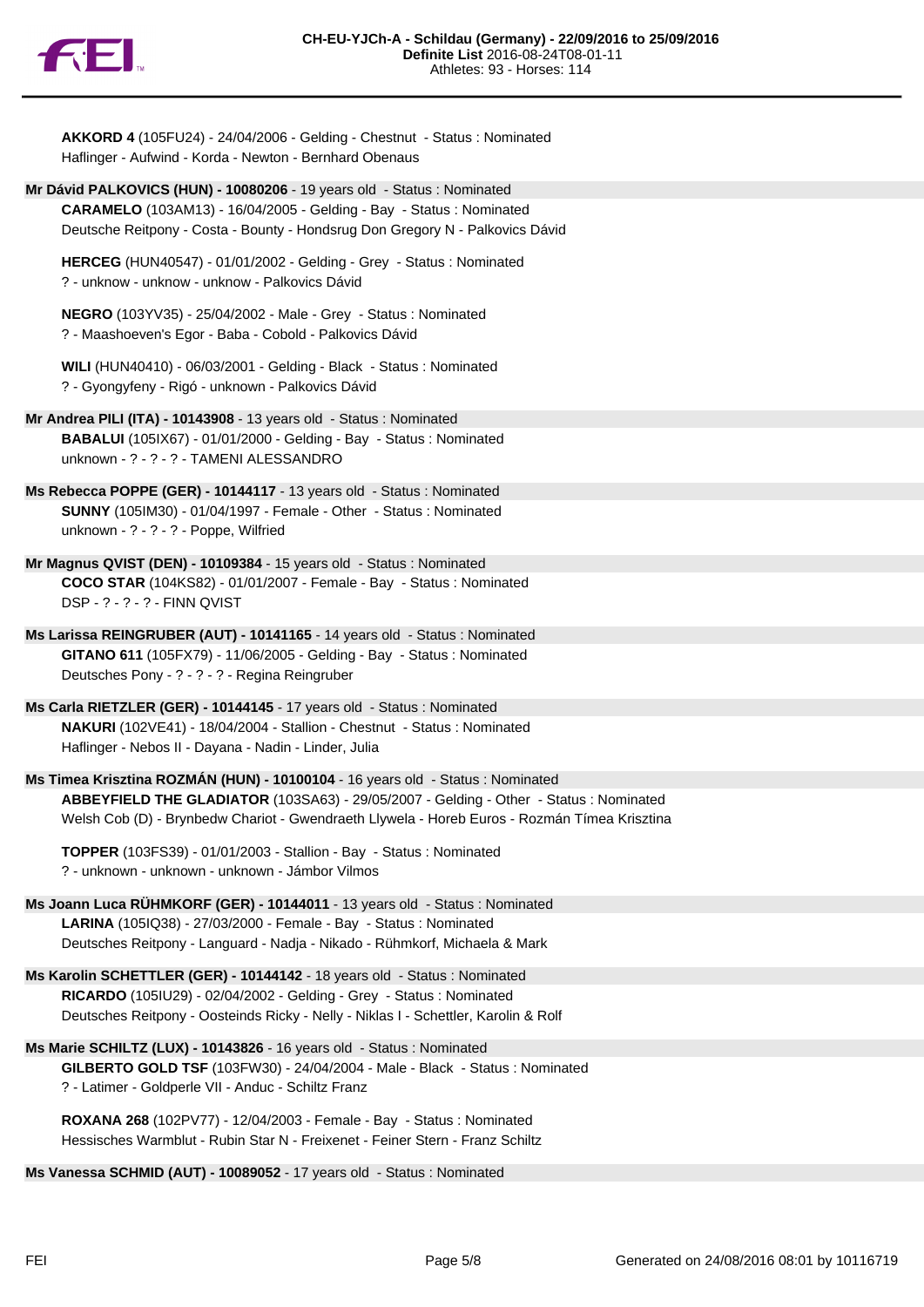

**PRINZ 88** (103YY05) - 25/05/2007 - Gelding - Chestnut - Status : Nominated Deutsches Reitpony - Prince Perfect - Nesrika - Nansen - Doris Schmid-Biedermann

- **Ms Andrea SCHÖFTNER (AUT) 10110543** 15 years old Status : Nominated **DR. WATSON** (105EK36) - 06/05/2007 - Gelding - Other - Status : Nominated Deutsches Reitpony - Danny Gold - Nikita - Night-Star III - Andrea Schöftner
- **Ms Michaela SCHÖFTNER (AUT) 10140543** 17 years old Status : Nominated **CAPRI 83** (103IS99) - 12/04/2004 - Gelding - Chestnut - Status : Nominated Deutsches Reitpony - Churchill - Sunshine - Campari Pur - Michaela Schöftner
- **Ms Anna-Lena SCHULZ (GER) 10143952** 18 years old Status : Nominated **SUNNY DAY** (105IQ81) - 22/05/2003 - Female - Bay - Status : Nominated Deutsches Reitpony - Halifax - Summertime - Brilliant - Schulz, Mario
- **Mr Andreas SJÖBERG (SWE) 10144113** 13 years old Status : Nominated **LA PERLA** (105IX66) - 01/01/2006 - Female - Black - Status : Nominated ? - Playboy - AMD La Noire - Notre Plaisir - Camilla Kvist
- **Mr Jannich SLOTH (DEN) 10099363** 20 years old Status : Nominated **BALTIC FIRECREST** (104BB53) - 01/01/2002 - Gelding - Chestnut - Status : Nominated DSP - ? - ? - ? - HENRIK SLOTH
	- **PETER PAN** (105HP99) 01/01/2000 Male Grey Status : Nominated DSP - ? - ? - ? - HENRIK SLOTH
- **Ms Grace SMITH (GBR) 10085642** 16 years old Status : Nominated **TEMPELIER** (ITA40260) - 01/01/2000 - Gelding - Chestnut - Status : Nominated ? - manno - mistralina - immigrant - ASS.IPPICA SANT'ELIA
- **Ms Grace SMITH (GBR) 10085642** 16 years old Status : Nominated **HISKE V** (105DV99) - 08/03/2010 - Female - Black - Status : Nominated ? - Dark Ynte - Vroniek - Abel - Chris Smith
- **Mr Oliver STERNHAG (SWE) 10144105** 13 years old Status : Nominated **EXACT** (105IB15) - 23/05/2005 - Male - Chestnut - Status : Nominated Gotlandsruss - John Russ - Aja - Grane - Stuteri Mariline - Levide Gård
- **Ms Anna-Katharina STRAUHS (AUT) 10140685** 13 years old Status : Nominated **VINCENT K** (105FM49) - 17/06/2009 - Gelding - Chestnut - Status : Nominated Deutsches Pony - Viscount - Top Night - Top Gun II - Mag. Katja Strauhs
- **Ms Lena STRAUHS (AUT) 10100088** 15 years old Status : Nominated **MEGA MAN** (104LY82) - 29/04/2007 - Gelding - Chestnut - Status : Nominated Deutsches Pony - Marsvogel XX - Eiluns Janka - Hondsrug Don Gregory N - Mag. Katja Strauhs
- **Ms Elise STRAUSS (SWE) 10138490** 13 years old Status : Nominated **HENNESSY** (103NS01) - 01/06/1999 - Female - Chestnut - Status : Nominated Welsh Pony - Linksbury Royalist - Henrietta - Bona-Fide - Karin Mårlind Strauss
	- **SIR JAMES** (105IX86) 01/01/2009 Male Bay Status : Nominated ? - Fairview Emperor - Lady Brown - Romario - Patrick Strauss
- **Ms Monika SWIECICKA (POL) 10067615** 21 years old Status : Nominated **BASSAREUS** (104LO32) - 08/03/2006 - Gelding - Black - Status : Nominated polish warmblood (sp) - Nomen (sl) - Baltona (m) - Historyk (m) - Jaroslaw Swiecicki

**ETABIOL** (105IY22) - 05/05/2009 - Male - Bay - Status : Nominated KWPN - ? - ? - ? - Jaroslaw Swiecicki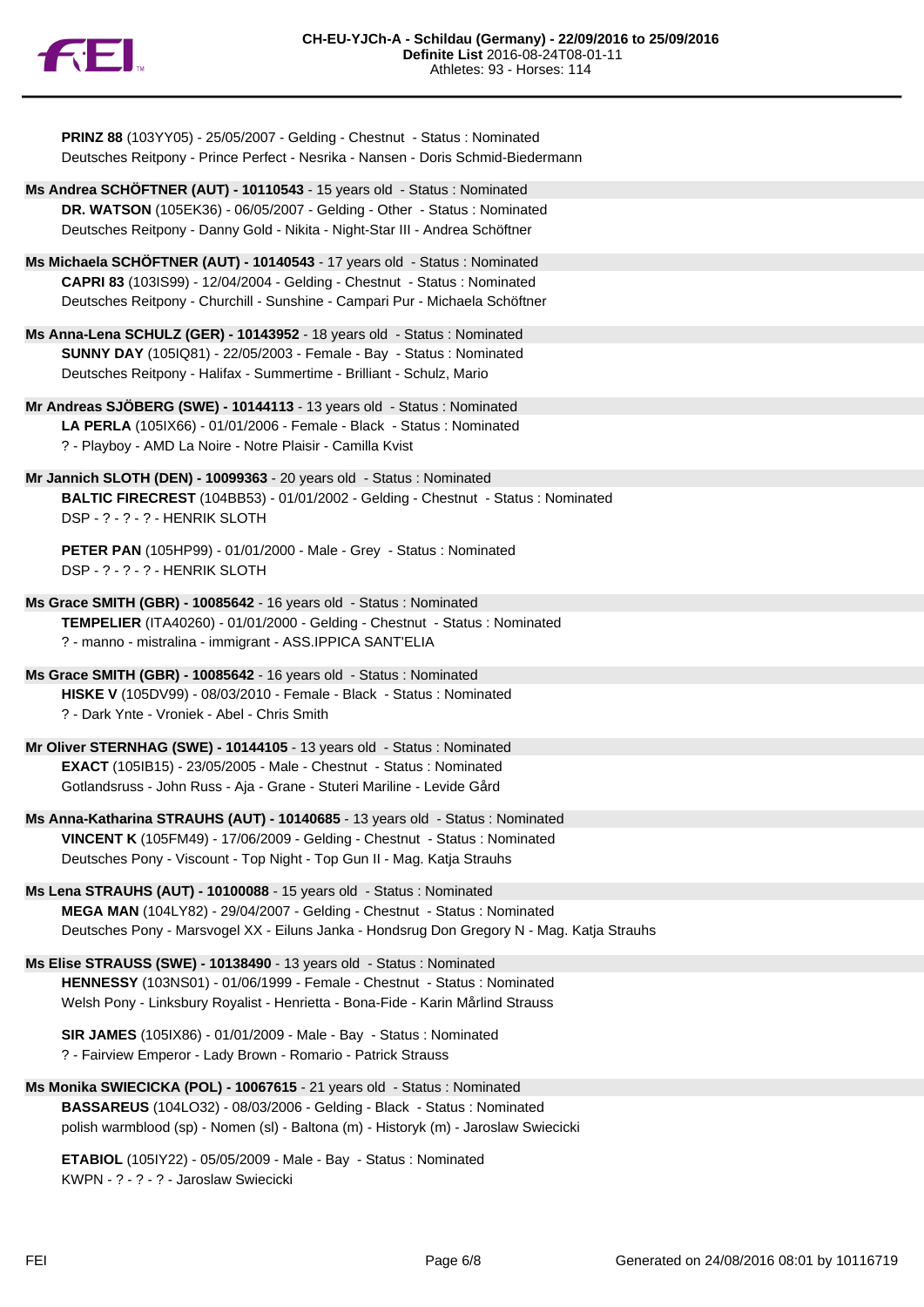

| Ms Zsófia SZALLER (HUN) - 10110534 - 15 years old - Status : Nominated                                                  |
|-------------------------------------------------------------------------------------------------------------------------|
| QUCIDO (103PX22) - 02/04/2003 - Gelding - Bay - Status : Nominated<br>? - Quattro Ox - Anouschka - ? - Mevrouw M.C.Pijl |
| Ms Annika TAMMINEN (FIN) - 10120440 - 17 years old - Status : Nominated                                                 |
| GNOMAS (104VN53) - 10/03/2007 - Gelding - Bay - Status: Nominated                                                       |
| Zemaitukai - Nektaras - Germa - Mandatas - Hannu & Leena Kalalahti                                                      |
| Mr Henrik THIEMANN (GER) - 10088582 - 20 years old - Status : Nominated                                                 |
| BARCLEY 11 (GER41916) - 12/05/2003 - Gelding - Bay - Status: Nominated                                                  |
| Deutsches Reitpony - Batman - Nina - Navajo II - Fiege Heinz                                                            |
| <b>BEN BENTLEY</b> (GER40801) - 20/04/2000 - Gelding - Bay - Status: Nominated                                          |
| Deutsches Reitpony - Bugatti - Reseda - Ramses - Figge Heinz                                                            |
| Ms Lisa Maria TISCHER (GER) - 10100026 - 15 years old - Status : Nominated                                              |
| KANSAS 23 (103ZW32) - 01/01/2008 - Gelding - Bay - Status : Nominated                                                   |
| unknown - ? - ? - ? - Tischer, Thomas                                                                                   |
| Ms Marie TISCHER (GER) - 10107530 - 18 years old - Status : Nominated                                                   |
| DREAMGIRL 18 (104CP02) - 27/02/2006 - Female - Bay - Status : Nominated                                                 |
| Westfale - Dream On - Flaminja - Foxiland xx - Tischer, Peter                                                           |
| Mr Tobias TRAUT (GER) - 10144144 - 17 years old - Status : Nominated                                                    |
| ARCELLO (105IY84) - 23/04/2005 - Gelding - Other - Status : Nominated                                                   |
| Haflinger - ? - ? - ? - Traut, Tobias                                                                                   |
| Ms Chloe UBEDA (FRA) - 10143475 - 14 years old - Status : Nominated                                                     |
| KOBUS (NED42467) - 01/01/1999 - Gelding - Bay - Status: Nominated                                                       |
| Origine Non Constatée PONEY - -- - - - - - Monsieur ERIC LENORMAND                                                      |
| Ms Chiara USUELLI (ITA) - 10138357 - 17 years old - Status : Nominated                                                  |
| LUNA (104RZ43) - 01/01/2005 - Female - Grey - Status : Nominated<br>? - XYXYX - XXX - ? - ONOFRIO RITA                  |
| Ms Marie Fleur VAN LAERE (BEL) - 10070760 - 21 years old - Status : Nominated/Draft Definite                            |
| HEIHOEVE'S KATINKA (105IR13) - 19/03/2006 - Female - Bay - Status : Nominated/Draft Definite                            |
| ? - Lamento III - HEIHOEVE'S ROZALINDA - Kantje's ronaldo - Van Laere Marie-Fleur                                       |
| Ms Marie VERNA (FRA) - 10143430 - 15 years old - Status : Nominated                                                     |
| BALKAN (103NS93) - 30/05/2002 - Gelding - Other - Status: Nominated                                                     |
| WELSH COB - DUC D'HUTTEGEM WELSH FLYE - TERDUINEN GIPSY - FFOSLAS WELSH FLYER - Mademoiselle VALENTINE VERNA            |
| ZANDBERG'S HABAKUK (103YN16) - 16/04/2007 - Gelding - Bay - Status : Nominated                                          |
| WELSH SECTION K - WENGELO'S RICARDO - ZANDBERG'S DELILA - KOOIHUSTER FOLKERT - Monsieur François DEFRAUMONT             |
| Ms Valentine VERNA (FRA) - 10083488 - 20 years old - Status : Nominated                                                 |
| ECHILTERN ENZO (104PU03) - 23/04/2009 - Gelding - Chestnut - Status : Nominated                                         |
| KWPN - Manno - 82143 Carnwallon Bore Mai - Fabricius - Owen Pilling                                                     |
| Ms Emily VILLER (GBR) - 10109319 - 18 years old - Status : Nominated                                                    |
| RANGEMORE RYAN (GBR41045) - 01/06/1996 - Gelding - Bay - Status : Nominated<br>? - ? - ? - ? - Emily Viller             |
| Ms Isobel WESBROOM-WARR (GBR) - 10143093 - 15 years old - Status : Nominated                                            |
|                                                                                                                         |

**CHINKWELL BASIL** (105HW28) - 01/06/2005 - Gelding - Bay - Status : Nominated Dartmoor - ? - ? - ? - Mr. D.L. Browne